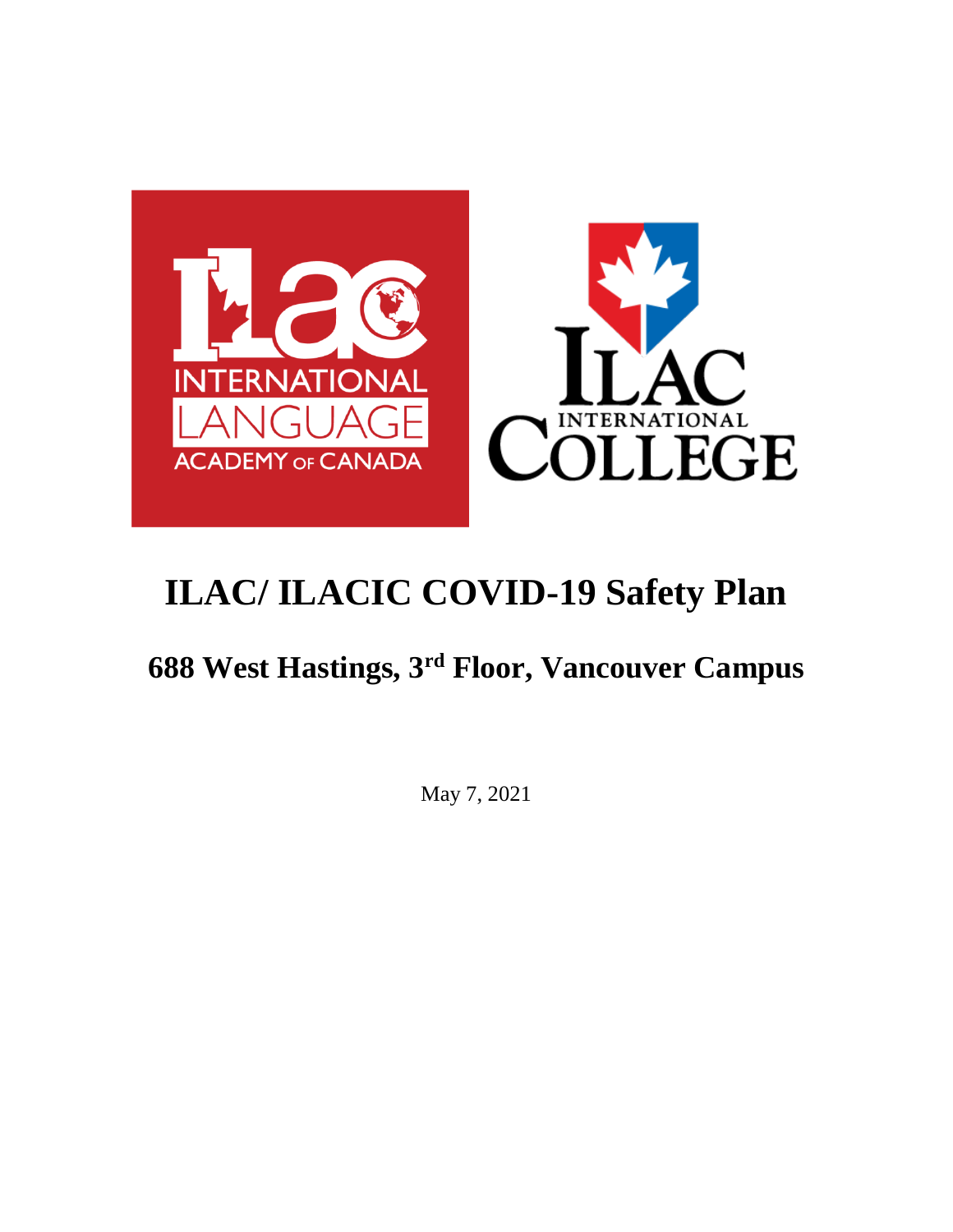# **ILAC/ ILACIC COVID-19 Safety Plan**<br>688 West Hastings, 3<sup>rd</sup> Floor, Vancouver campus

## **TABLE OF CONTENT**

| If a case turns up at an ILAC/ILACIC campus. Case Management and Communication Plan11 |
|---------------------------------------------------------------------------------------|
|                                                                                       |
|                                                                                       |
|                                                                                       |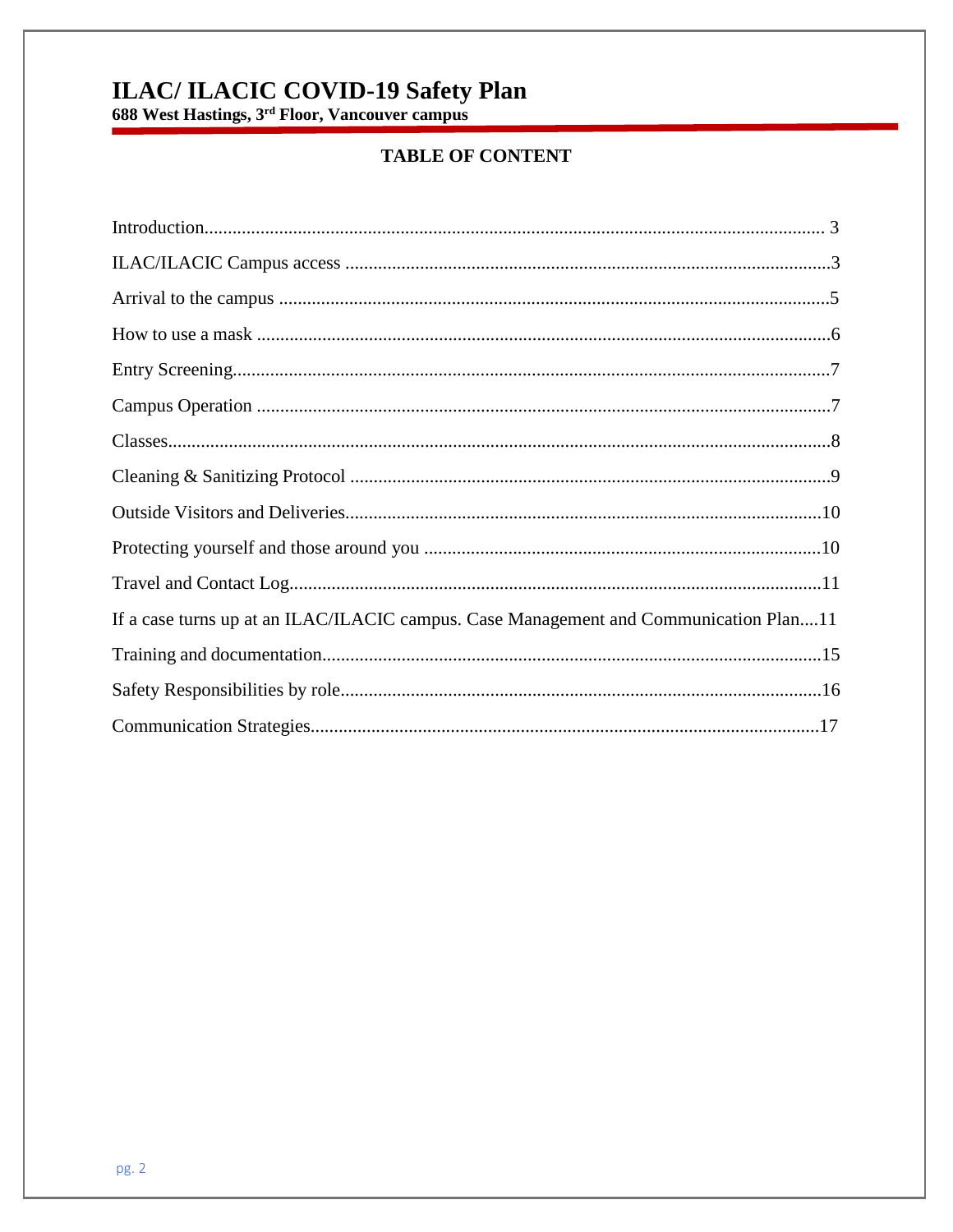**688 West Hastings, 3rd Floor, Vancouver campus**

The British Columbia (B.C.) Provincial Health Officer has advised that it is safe for British Columbia to move to Phase 3 of reopening schools.

Independent schools such as International Language Academy of Canada (ILAC) and ILAC International College (ILACIC) are required to prepare a *"return-to-school plan"* for its staff, students and visitors.

The virus that causes COVID-19 spreads in several ways, including through droplets when a person coughs or sneezes, and from touching a contaminated surface before touching the face. Higher risk situations require adequate protocols to address the risk.

- The risk of person-to-person transmission is increased the closer you come to other people, the amount of time you spend near them, and the number of people you come near or in contact with. Physical distancing measures help mitigate this risk.
- The risk of surface transmission is increased when many people are in contact with the same surfaces, and when those contacts happen in short intervals of time. Effective cleaning and hygiene practices must be used to help mitigate this risk.

The ILAC/ILACIC COVID-19 Safety Plan has been developed by Management after conducting a risk assessment of the  $6888$  West Hastings  $3<sup>rd</sup>$  Floor Campus and identified levels of possible risk(s) to ILAC/ILACIC staff, students and visitors while onsite. As a result of this assessment, ILAC/ILACIC has prepared guidelines and other measures to address the risk of possible Covid-19 exposure that may impact ILAC/ILACIC staff, students and visitors. 688 West Hastings 3<sup>rd</sup> Floor campus is classified as a workplace for staff and a school for students.

As a workplace the Campus must comply with Workers Compensation Act OCCUPATIONAL HEALTH AND SAFETY REGULATION B.C. Reg. 296/97.

Specific parts of the ILAC/ILACIC COVID-19 Safety Plan will be posted at all entry points where it will be readily visible to ILAC/ILACIC staff, students and visitors. The ILAC/ILACIC COVID-19 Guide will also be uploaded to SharePoint and available as a printed out, sheetprotected copy at each ILAC/ILACIC Campus.

#### **1. ILAC/ILACIC Campus Access**

ILAC/ILACIC staff, students and visitors who have symptoms of COVID-19, have travelled outside Canada in the last 14 days, or have been in in close contact with a person confirmed to have been infected by COVID-19 must self-isolate for 14 days in accordance with guidelines from the [BC Centre for Disease Control](http://www.bccdc.ca/health-info/diseases-conditions/covid-19/about-covid-19/if-you-are-sick) (BCCDC).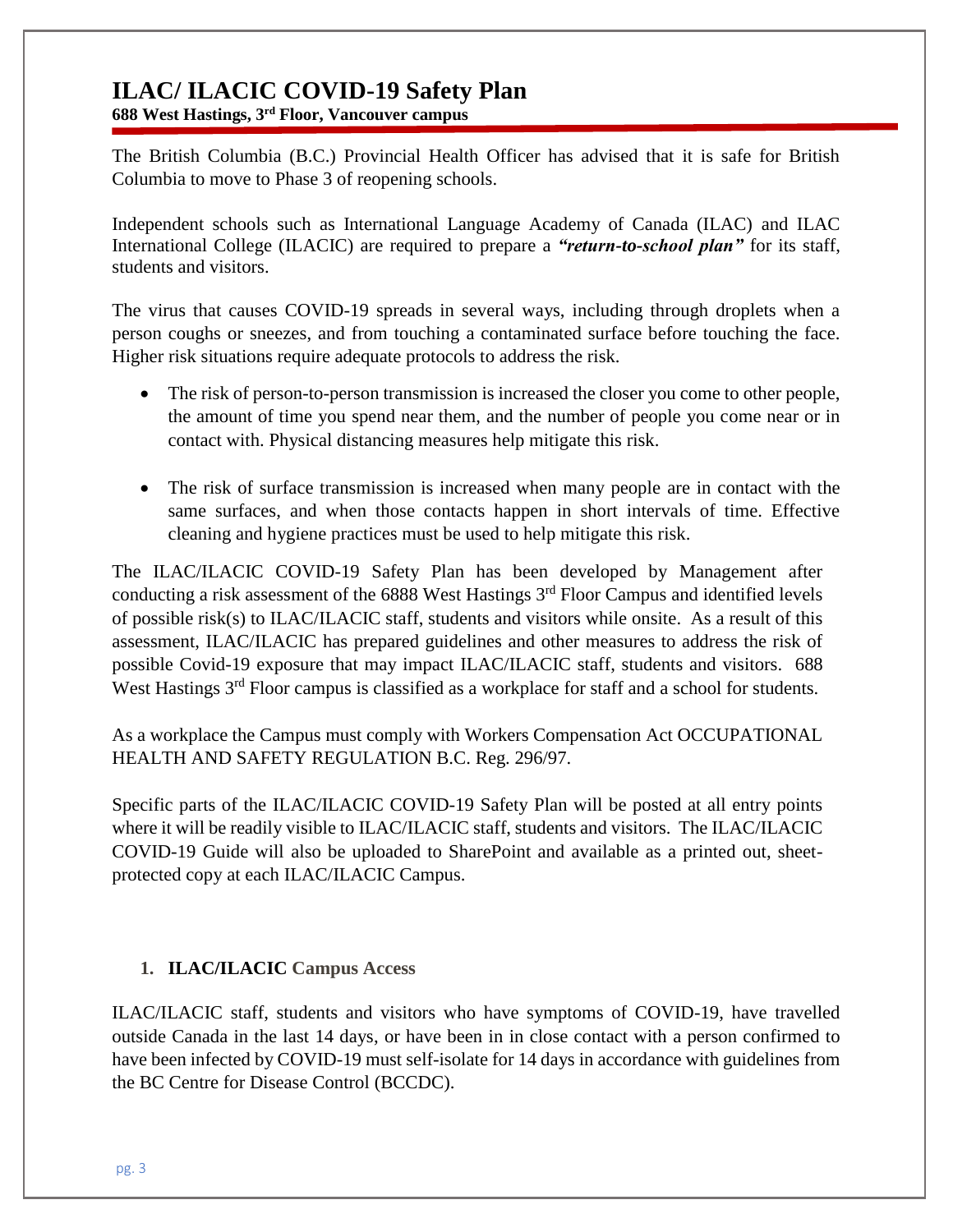**688 West Hastings, 3rd Floor, Vancouver campus**

ILAC/ILACIC staff is directed to visit BCCDC at the site listed below for additional information. <http://www.phsa.ca/our-services/programs-services/bc-centre-for-disease-control>

Signage indicating that ILAC/ILACIC staff, students and visitors exhibiting COVID-19-like symptoms are not allowed to enter the ILAC/ILACIC campus must be posted at each entry point.

ILAC/ILACIC staff and students are required to complete daily screening in the morning prior arriving to ILAC Campus, and follow the recommendations at the end of the screening. The daily screening form must be fully completed and signed by ILAC/ILACIC staff and students prior to being permitted to enter the Campus or any designated restricted area(s).

The screening tool is available on the SharePoint under Work @ ILAC section. <https://ilacinc.sharepoint.com/sites/ILAC/SitePages/ILAC-Screening-Tool.aspx>

Visitors will be addressed on an "as needed basis" on their arrival to the Campus.

Work and Class schedules will have staggered start and end time to eliminate potential crowding at entry and exit locations, in addition to accommodating the physical distancing requirement of at least 6 feet.

One-way entry only and one-way exit only systems will be designated where possible.

Doors that are either propped open, automated, or manually operated will also be designated.

Communal doors within the Campus area will remain open where possible throughout the workday to reduce contact with door handles.

It is essential that ILAC/ILACIC staff and students do not congregate at the building entrance, lobby, or exits to the building in order to ensure physical distancing on arrival and departure.

When approaching the building, please maintain 2m (6 feet) physical distancing to ensure compliance will all applicable requirements.

Smoking in front of the entrance and within a 6 meters radius from the entrance is not allowed. All other smoking bylaws apply.

Directive and physical distancing signage will be posted throughout the ILAC/ILACIC leased space as required by governing authorities.

Hand sanitizer is available to everyone at the designated entrance area.

The glass door with ILAC/ILAC logo on 688 West Hastings street is designated as both "Entrance" and "Exit", and available for staff and students.

Campus access is available by stairwell only at this time.

The stairwell is designated as both Entrance" and "Exit" access to ILAC/ILACIC campus on the 3rd floor, and available for staff and students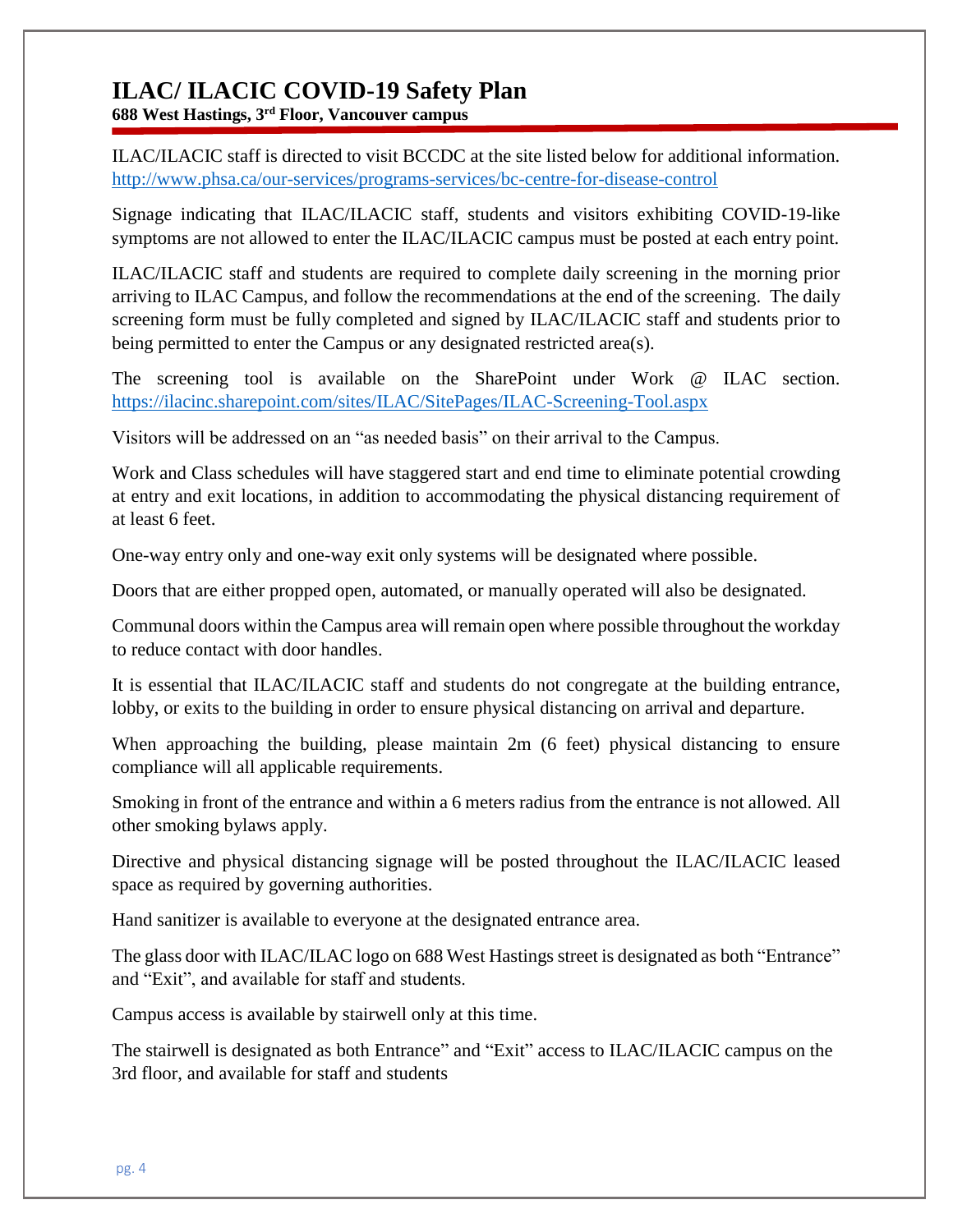**688 West Hastings, 3rd Floor, Vancouver campus**

Everyone taking stairs is required to maintain a distance of minimum of 6 feet in between to meet physical distancing requirement.

Directive and physical distancing signage is installed.

Handrails and doors handles are sanitized frequently to disinfect surface areas and touch points.

The stairwell used for a campus arrival is also available for exit, except of the event of emergency evacuation, where all stairwells on the 3rd floor will be used as per emergency evacuations protocols of the 688 West Hastings, 3rd floor (HB) campus.

#### **2. Arrival to the Campus:**

A nominated ILAC/ILACIC Staff member will greet everyone for temperature check and health screening on arrival, at the ILAC/ILACIC's 3<sup>rd</sup> floor stairwell door's entrance. Staff and students will be required to show the proof of a completed daily screening to the check-in staff member, to demonstrate the daily screening requirement is met.

Designated primary and secondary screening areas will be made clear to everyone and this will be done in the least intrusive way. (Privacy safeguards will be in place for the collection, use, retention and destruction of the information). The primary screening area is located at the entry point to the 3<sup>rd</sup> floor of ILAC/ILACIC campus. The secondary screening area will be designated in the administrative office (room 301).

Everyone entering campus property will be screened, directed to use hand sanitizer and to wear a facemask (a non-medical mask will be provided by ILAC/ILACIC to anyone who does not have one). Staff are encouraged to use their own individual facemasks and adhere to proper usage protocols whether for disposable or multi-use masks.

More information can be found at: [http://www.bccdc.ca/health-info/diseases-conditions/covid-](http://www.bccdc.ca/health-info/diseases-conditions/covid-19/prevention-risks/masks)[19/prevention-risks/masks](http://www.bccdc.ca/health-info/diseases-conditions/covid-19/prevention-risks/masks)

Staff and students must wear a facemask over their nose and mouth when in an indoor common area or a classroom.

Appropriate signage will be prominently displayed outlining proper mask usage and current physical distancing practices in use throughout the campus.

Arrival time to class or work will be specified, limited and strictly enforced.

Students arriving late will not be admitted to the Campus. We recommend that staff and students be informed that arriving earlier will ensure that all safety protocols are met before entering campus.

ILAC/ILACIC Staff and students are encouraged to limit contact with others, as well as wear masks and observe physical distancing requirements when possible, including while on transit to and from school/work.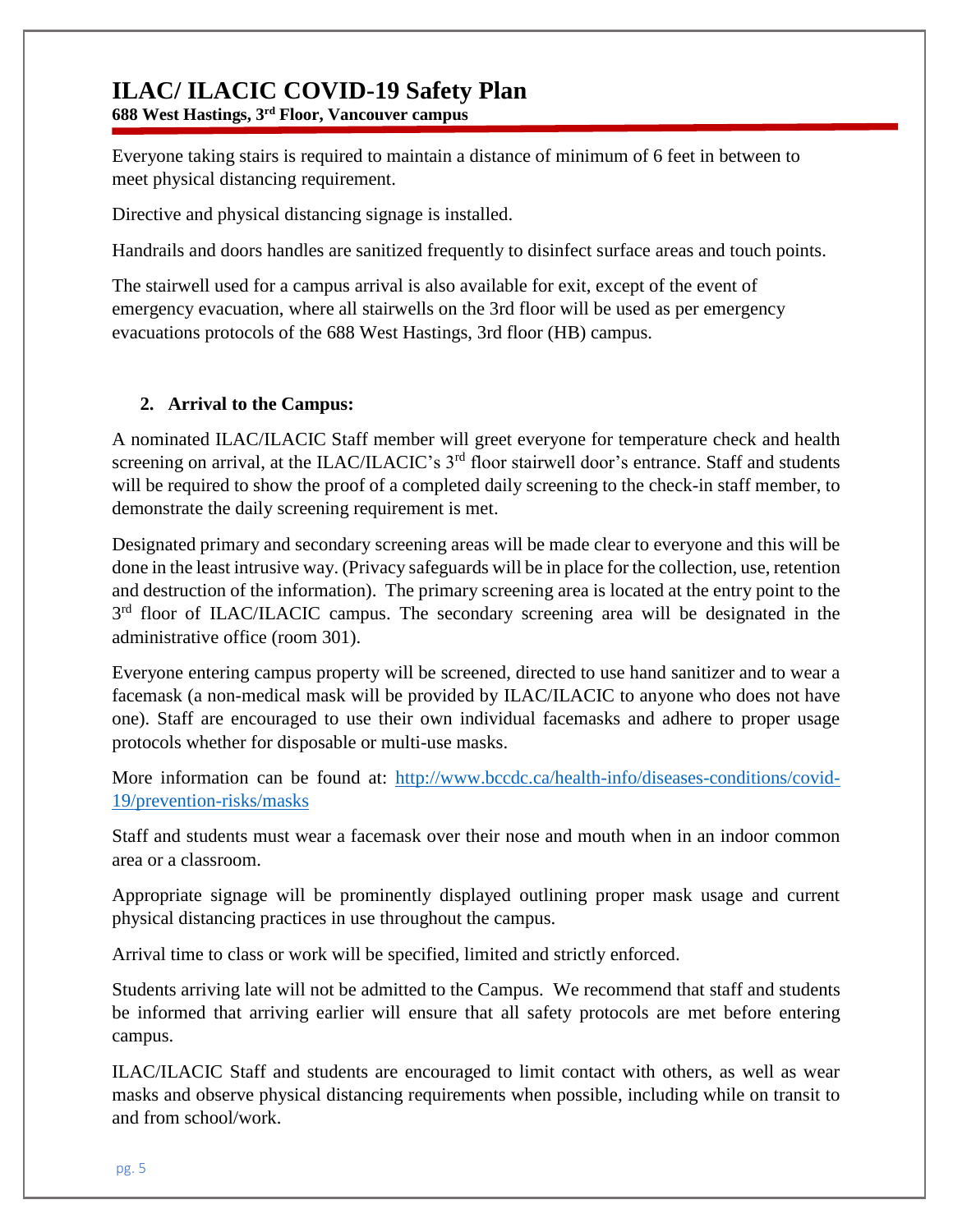**688 West Hastings, 3rd Floor, Vancouver campus**

## Help prevent the spread of COVID-19: How to use a mask



Wash your hands with soap and water for at least 20 seconds before touching the mask. If you don't have soap and water, use an alcoholbased hand sanitizer.



Inspect the mask to ensure it's not damaged.



Turn the mask so the coloured side is facing outward.



Put the mask over your face and if there is a metallic strip, press it to fit the bridge of your nose



Put the loops around each of your ears, or tie the top and bottom straps.



Make sure your mouth and nose are covered and there are no gaps. Expand the mask by pulling the bottom of it under your chin.



Press the metallic strip again so it moulds to the shape of your nose, and wash your hands again.



Don't touch the mask while you're wearing it. If you do, wash your hands.



Don't wear the mask if it gets wet or dirty. Don't reuse the mask. Follow correct procedure for removing the mask.

#### **Removing the mask**



Wash your hands with soap and water or use an alcohol-based hand sanitizer.



**Lean forward** to remove your mask. Touch only the ear loops or ties, not the front of the mask.

 $\overline{2}$ 



Dispose of the mask safely.



Wash your hands. If required, follow the procedure for putting on a new mask.

Note: Graphics adapted from BC Centre for Disease Control (BC Ministry of Health), "How to wear a face mask."

#### worksafebc.com

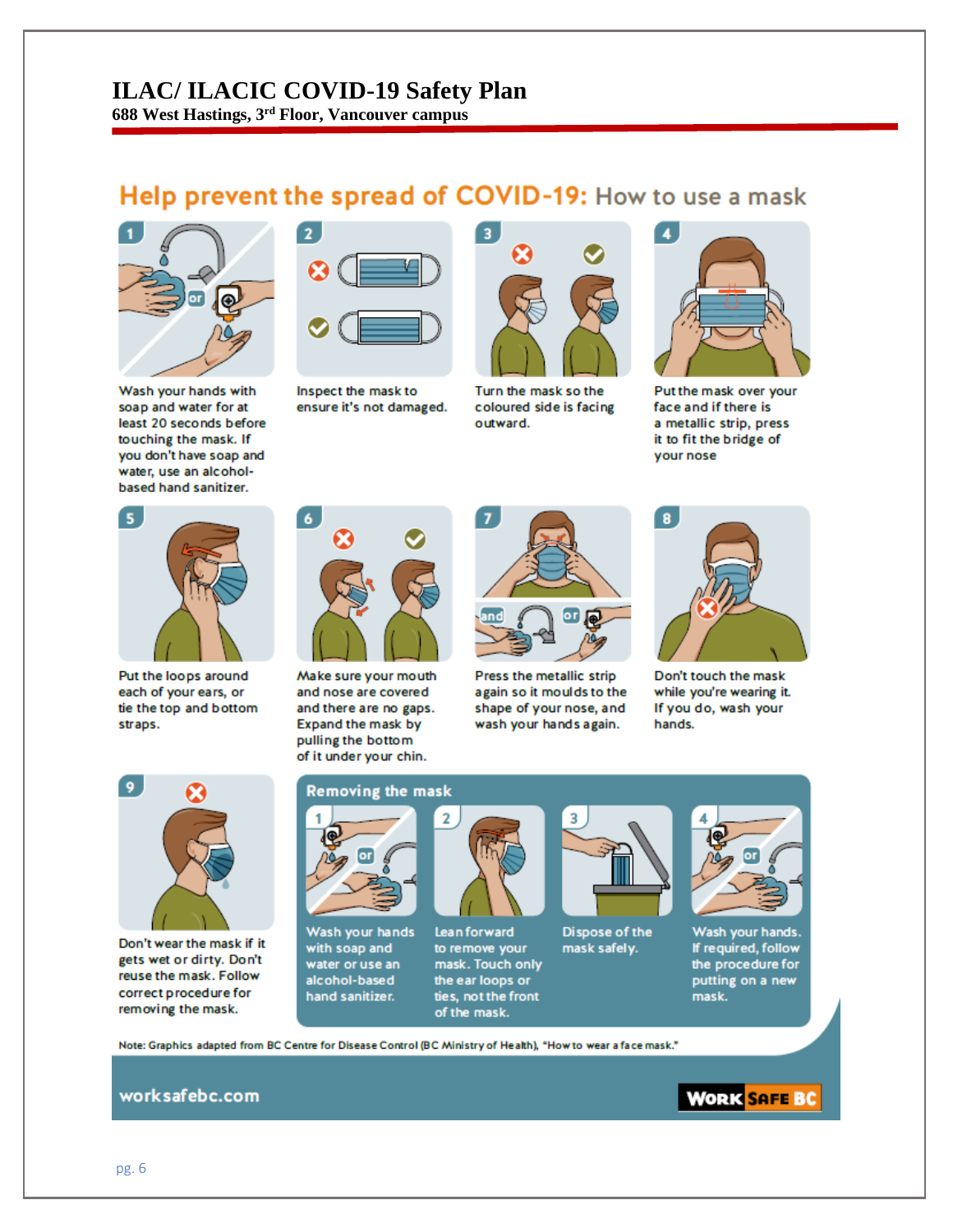**688 West Hastings, 3rd Floor, Vancouver campus**

#### **3. Entry Screening**

Non-invasive digital thermometers will be available and used by nominated ILAC/ILACIC staff.

Any person displaying a cough, shortness of breath or other known symptoms of COVID-19 or a temperature above 37.8 degrees Celsius will be required to undergo a secondary screening.

Everyone that enters the building will be asked how they are feeling upon arrival.

Any individual displaying an elevated temperature will not be admitted to the campus.

#### **4. Campus Operation**

On-campus pedestrian traffic is set as one directional flow where possible to reduce personal interactions.

Protocols to prevent students and staff from crowding together or congregating in indoor common areas and classrooms are established.

Remote work options for ILAC/ILACIC staff who are not required to be present on campus may be available.

Staggered schedules:

- ILAC/ILACIC staff will be grouped into teams that may or will work together to avoid a full blending of all staff
- ILAC/ILACIC Staff will be asked to stick to their respective schedule and not to visit the workplace unless requested.
- ILAC/ILACIC staff must not visit other ILAC/ILACIC campuses unless absolutely necessary.

Please do not bring friends or family members on site.

Where possible employees will be assigned to a single workstation in an effort to minimize crosscontamination.

Office space will be adapted to ensure that employees will keep physical distancing of at least 6 feet from each other and work stations are equipped with all essential sanitizing products such as hand sanitizers and disinfecting wipes so that staff members can disinfect surfaces/ work stations frequently before and after their scheduled shift.

[Occupancy limits](https://www.worksafebc.com/en/resources/health-safety/posters/help-prevent-spread-covid-19-occupancy-limit?lang=en) for classrooms, offices and washrooms are posted.

Chairs not in use in classrooms have been removed to ensure occupancy limits are not exceeded.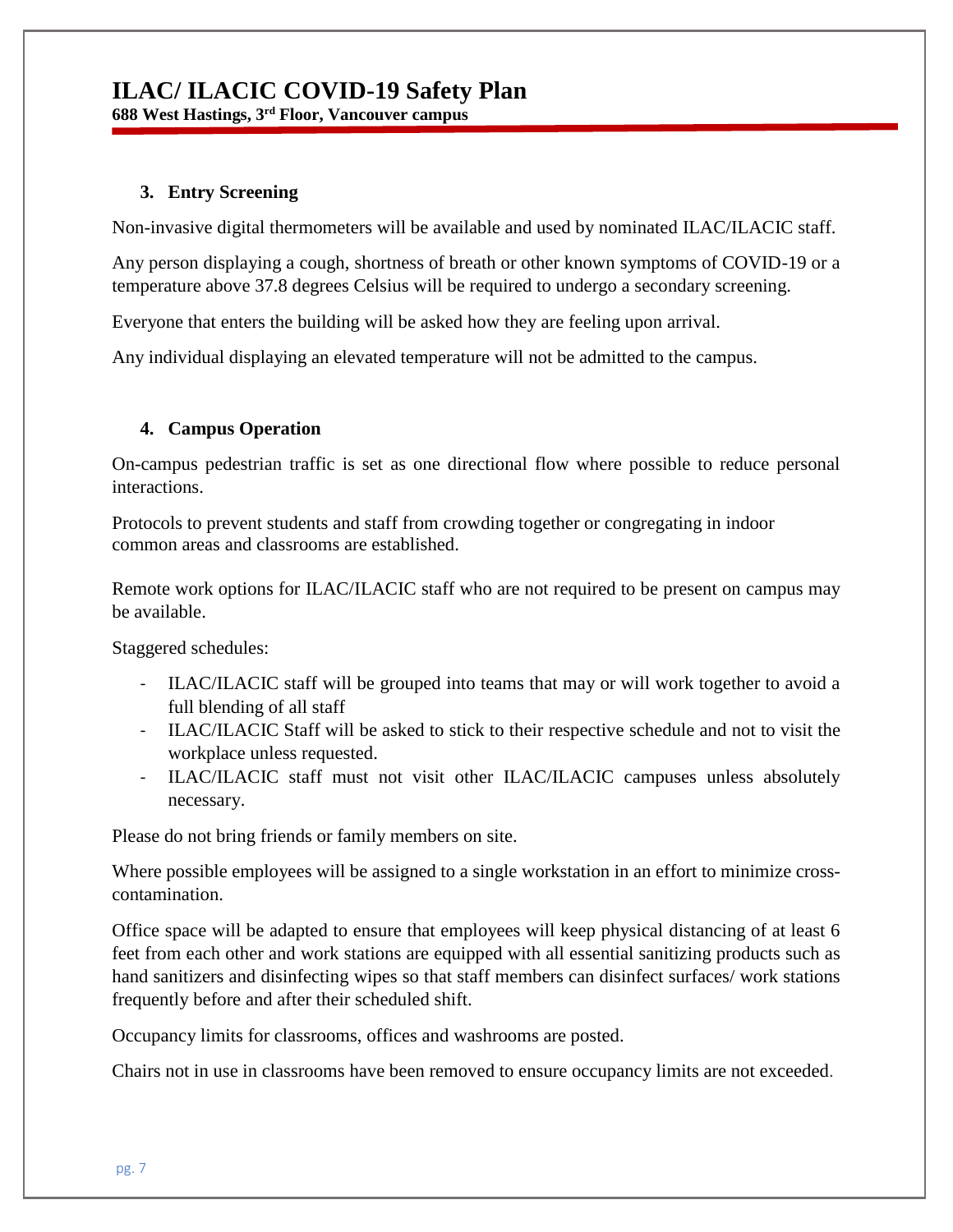**688 West Hastings, 3rd Floor, Vancouver campus**

Group meetings will be conducted using the following platforms: Zoom, Teams, Skype, etc. to limit in-person contact.

If face-to-face meetings are required team members need to keep a distance of at least 6 feet and reduce the time of the meeting to a maximum of 15 minutes.

Close greetings like hugs or handshakes are not permitted for ILAC/ILACIC staff, students and visitors.

We encourage staff and students to bring and eat lunch at their workstation or outside.

No drinking or eating is allowed in a classroom. Students should step outside the classroom for food or beverage intake, and maintain a distance of 2m (6 feet) from others.

Food or drink sharing is discouraged. Teachers are required to remind students about this protocol.

Washing food containers and utensils on campuses is not allowed.

There will be no access to lunchrooms, lounges, kitchenettes, fridges, microwaves, or water fountains.

Coffee makers and kettles are also not available for use nor for individual use in classrooms, and/or campus offices.

Access to common areas is closed off until further notice. Appropriate advisory signage is posted.

Signage has been posted throughout our facilities to ensure all distancing protocols are followed, including signs at all entrance areas, front desks, offices, and washrooms.

In order to protect ILAC/ILACIC staff and students in higher traffic areas such as front desks, Plexiglass shields have been installed, where possible.

Use of copier machines is limited, and distributing paper handouts for students in class is not encouraged (please use the whiteboard). Copier machines' touch surfaces will be sanitized at regular intervals throughout the day. Please consider using hand sanitizer after each use of the copier machine.

ILAC/ILACIC Staff and students are instructed to keep and use a set of tools as their own, such as pens, staplers, headsets, etc.

[Hygiene practices](https://www.worksafebc.com/en/resources/health-safety/posters/help-prevent-spread-covid-19-handwashing?lang=en) that address the needs of the workplace and set the requirement to wash or sanitize hands after coming into contact with public items has been established, and respective signage is posted.

Handwashing policies and procedures for ILAC/ILACIC staff, students and visitors have been developed and established at all campuses. [Handwashing signage](https://www.worksafebc.com/en/resources/health-safety/posters/help-prevent-spread-covid-19-handwashing?lang=en) is posted near all sinks to promote good handwashing practices.

Staff are required to wash their hands frequently to reduce the risk of transmission.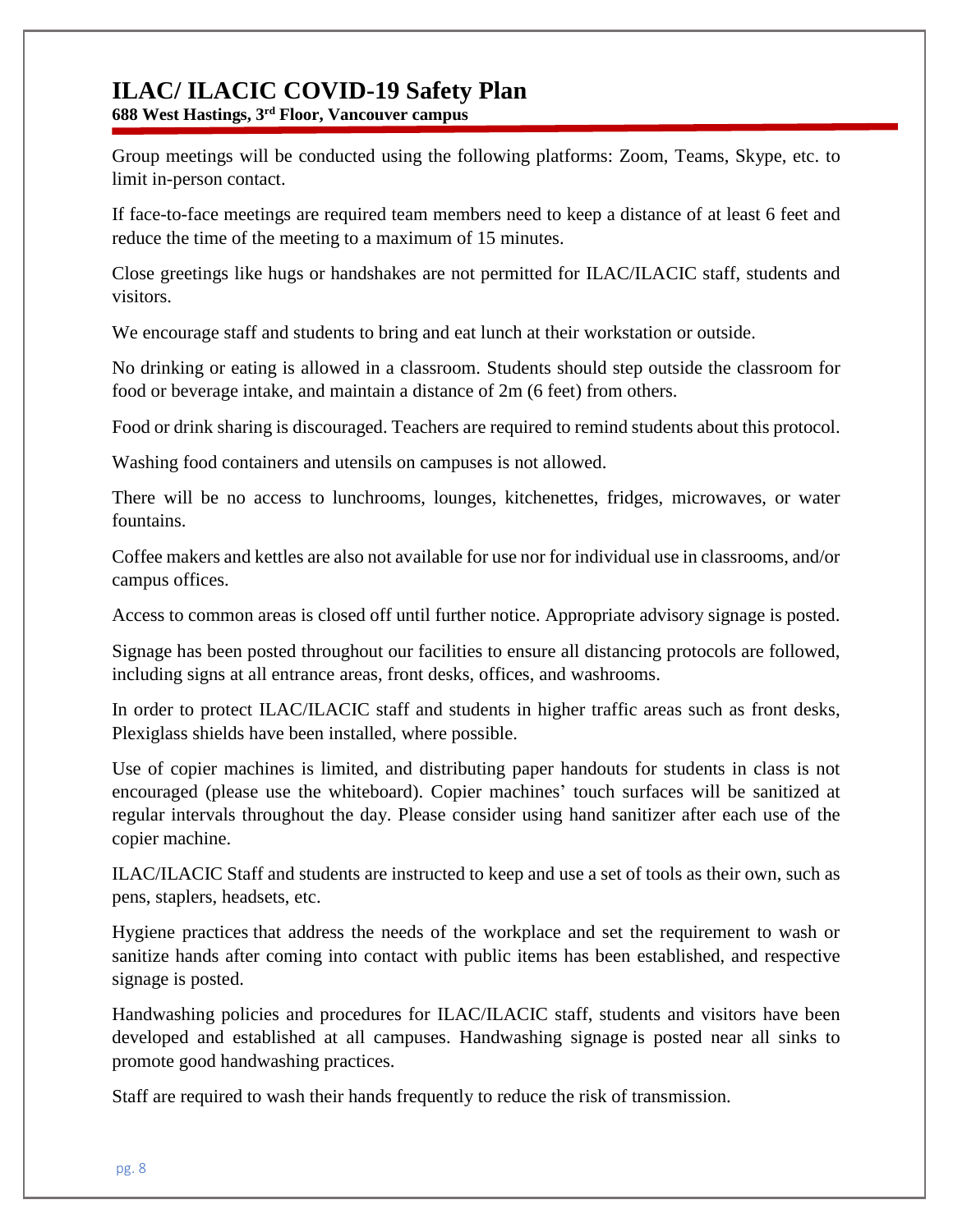**688 West Hastings, 3rd Floor, Vancouver campus**

Considerate use of personal protective equipment for COVID-19 is encouraged (please be mindful of environmental impact and possible supply limitations).

#### **5. Classes**

ILAC/ILACIC has created a learning platform that combines online and in-person classes.

In-person classes will be offered 5 days per week to 12-18 students per a classroom as may be directed by ILAC/ILACIC administration.

Access to the building is only allowed for the duration of the class and timetables will be staggered to minimize encounters with other students.

Students will stay in the same class throughout class time and will interact only with one teacher who is assigned to the class.

For student services related requests students are encouraged to schedule an appointment with ILAC/ILACIC staff (meet virtually if possible), and to adhere to social distancing protocols, including observing maximum capacity limits in the student services areas and offices.

Hand sanitizer will be provided in each classroom for staff/student use (subject to availability). Please do not take hand sanitizers from their locations and educate students not to do so.

Group activities in class should be avoided to minimize physical contact and reduce shared items.

Teachers will be required to wipe classroom tables and chairs before and after each class. Teachers must also inform students that they are responsible for disposing of their own garbage (nothing left behind in classrooms). Other high touch surfaces, such as doorknobs will be disinfected at regular intervals throughout the day.

#### **6. Cleaning & Sanitizing Protocol**

ILAC/ILACIC works closely with the building management of the Campus and is using cleaning products and protocols that meet guidelines and are approved for use and effective against viruses, bacteria, and other airborne viruses. We are working with our vendors, distribution partners and suppliers to ensure an uninterrupted supply of these cleaning supplies and necessary PPE.

General cleaning and disinfecting of the premises occurs at least once a day. Frequently touched surfaces are cleaned and disinfected at least twice a day.

Daily cleaning of hands-on learning environments and touch points throughout the building is provided.

Sanitization of all stations at the beginning and end of each class.

Sanitization of student-facing counters.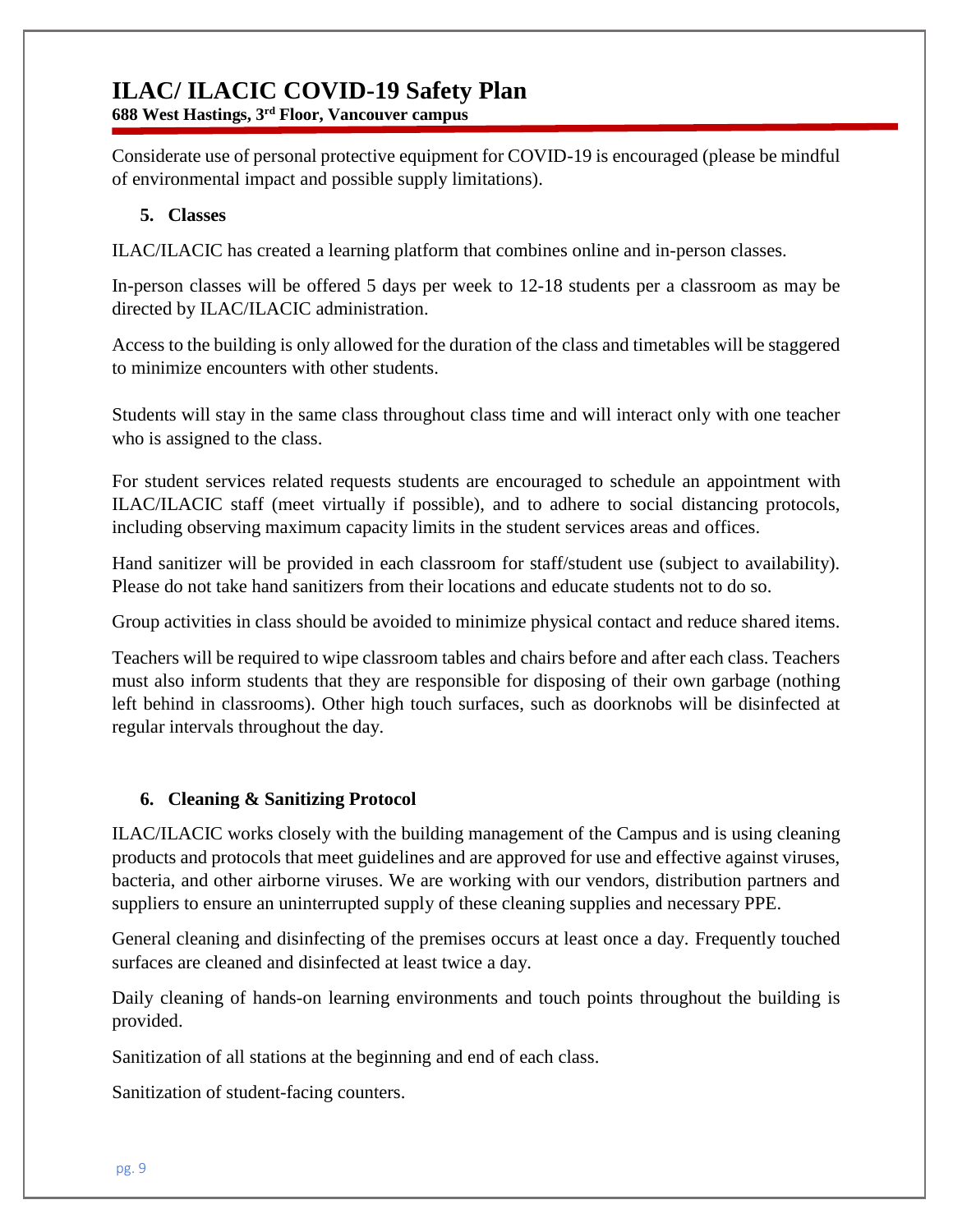**688 West Hastings, 3rd Floor, Vancouver campus**

Sanitation signage will be posted for employee/ student reference.

Hand sanitizer bottles and wipes to be supplied throughout the campus.

Increased sanitation of the following areas:

Entry doors 

Garbage bins 

Increased sanitation of all restrooms with signage indicating maximum occupancy in a washroom at a time posted. Physical distancing signage and hand sanitizing protocols are posted inside the washrooms.

ILAC/ILACIC asks staff members to clean their workstations and high touch surfaces around working area at the beginning and end of shifts. The disinfecting wipes will be provided at each office and classroom, when available. Please consider rational use of cleaning supplies, such disinfecting wipes, to avoid shortages.

#### **7. Outside Visitors and Deliveries**

Non-essential in-person interaction between staff and visitors is minimized by using virtual meeting tools, email, and telephone.

If required, visits to the campuses will be prearranged and staggered with safety protocols communicated to the visitors before entry into the campus. Signage will be posted at the entrance.

Visitors will be informed to attend appointments alone and minimize time spent in waiting areas before their appointments. Arrivals earlier than 5 minutes are not available.

When booking appointments, visitors are reminded to reschedule if they experience symptoms typical of COVID-19 or are required to self-isolate.

A record of visitors to the campuses will be kept on a daily basis.

Signage has been posted to inform everyone of the measures in place.

Waiting areas are arranged to maintain physical distancing requirement. Plexiglass barriers between front desk staff and visitors have been installed.

Markings on the floor directing visitors where to stand when approaching the front desk have been installed.

All visitor-facing staff are provided with hand sanitizer for their use only.

No communal items, such brochures, flyers, magazines are offered.

Delivery areas are set at the front desks and reception areas. Contactless delivery to maintain physical distancing requirements is encouraged where possible.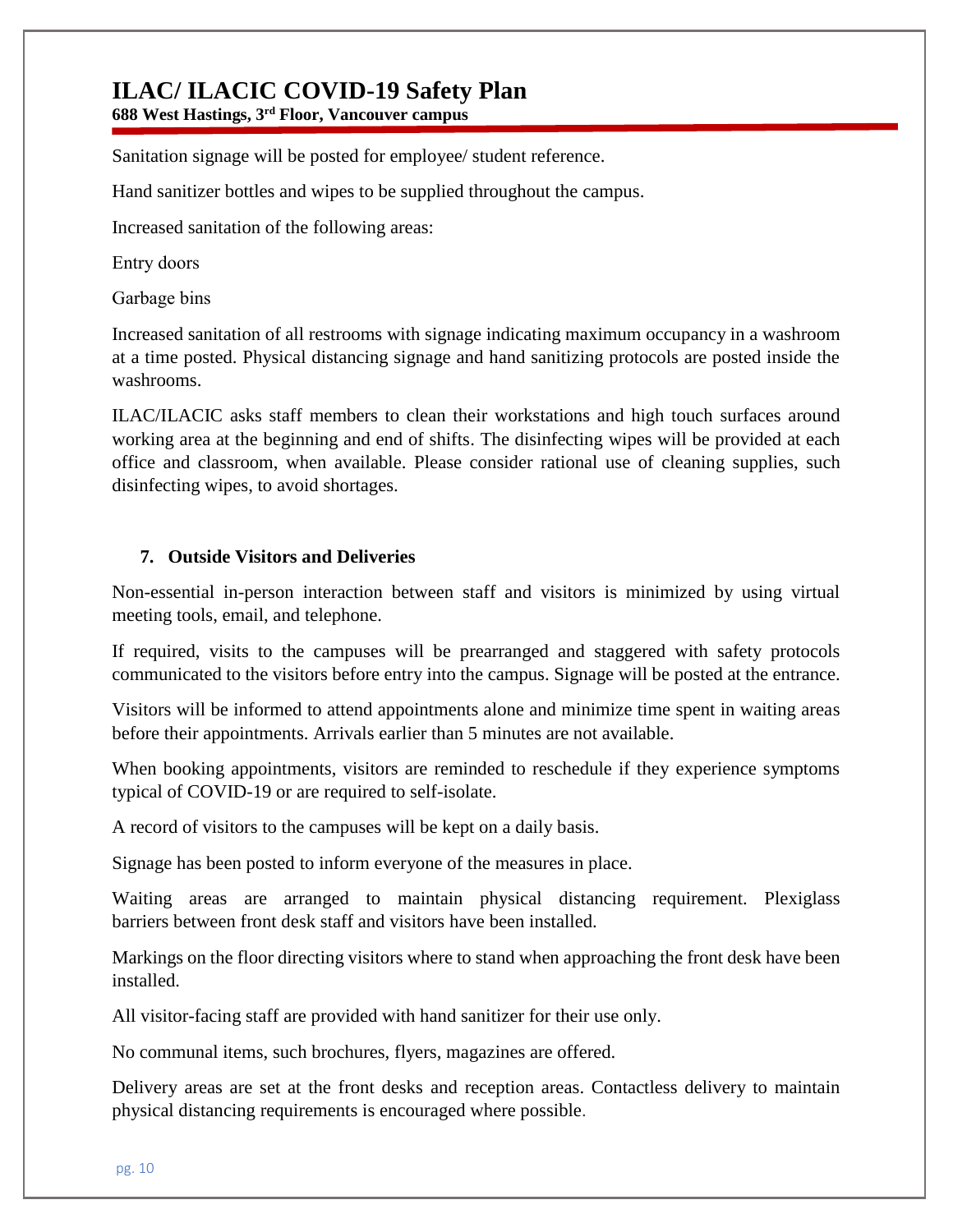**688 West Hastings, 3rd Floor, Vancouver campus**

Front desk staff are instructed to wear PPE when contactless delivery is not possible, use own pen when signature of the delivery is required, and use hand sanitizers or wash hands after receiving and unpacking the delivery items.

#### **8. Protecting yourself and those around you**

COVID-19 is spread through close contact with others. Here are some helpful tips to help prevent the spread of germs at home or in the workplace:

Wash your hands often with soap and water or clean them using an alcohol-based hand sanitizer

Sanitize often, every time you touch new surfaces

Wash or sanitize hands after making or receiving deliveries

Sneeze and cough into your upper sleeve

If you use a tissue, discard immediately in general waste container(s) located at the common areas of the campus, and wash/sanitize your hands afterward.

Avoid touching your eyes, nose, or mouth.

Avoid contact with people who are sick.

Do not come to the campus if you are sick, and/or experience symptoms as fever, a dry cough, fatigue, chills, muscle pain, sore throat, a loss the sense of taste or smell, and difficulty of breathing or shortness of breath.

Avoid high-touch areas, where possible, or ensure you clean your hands afterwards.

Wash your clothes frequently.

If you are ill: notify your manager immediately, follow the self-assessment protocols and take the self-assessment test at <https://bc.thrive.health/covid19/en>

#### **9. Travel and Contact Log**

To protect our staff and students, ILAC/ILACIC limits visitors to campus by appointment only.

We insist that students follow the government guidelines in regards to non-essential travel.

Students arriving from outside of Canada will have to self-isolate for 14 days. For more details please visit:

[https://www2.gov.bc.ca/gov/content/safety/emergency-preparedness-response-recovery/covid-](https://www2.gov.bc.ca/gov/content/safety/emergency-preparedness-response-recovery/covid-19-provincial-support/self-isolation-on-return)[19-provincial-support/self-isolation-on-return](https://www2.gov.bc.ca/gov/content/safety/emergency-preparedness-response-recovery/covid-19-provincial-support/self-isolation-on-return)

ILAC/ILACIC recommends that staff and students keep a personal log of their daily travels and contacts to help with contact tracing if needed.

#### **10. If a case turns up at an ILAC/ILACIC campus. Case Management and Communication Plan**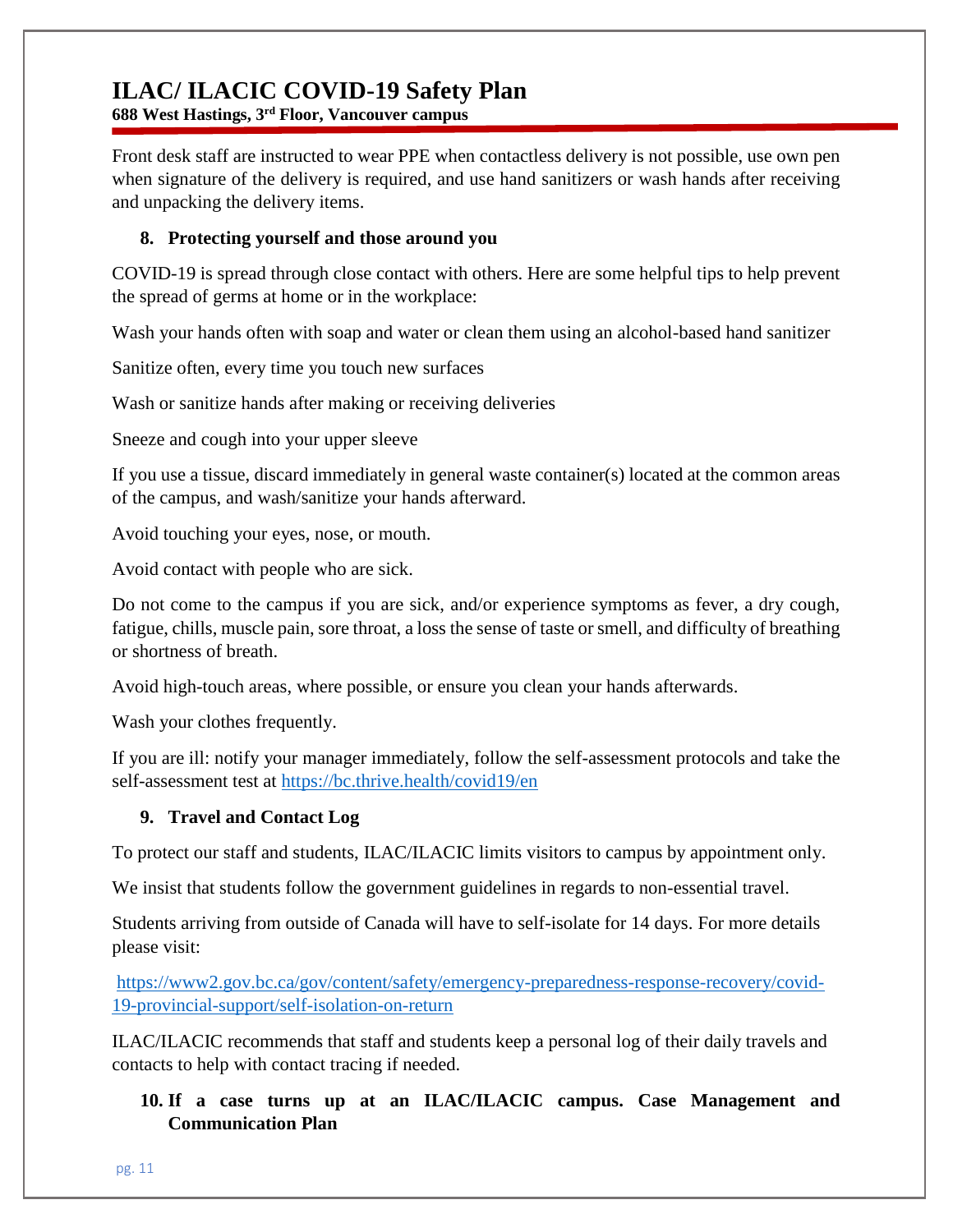**688 West Hastings, 3rd Floor, Vancouver campus**

In the event there is a positive case of COVID-19 at one of our campuses, we will need to follow the protocols established by the established by the Provincial and Federal Health and Government authorities.

Employees and students who have been in contact with affected person or working on the same campus will be notified straight away and will need to isolate for 14 days and follow the protocols below:

When managing any cases of COVID-19 affecting the ILAC/ILACIC community, ILAC/ILACIC will promptly inform the Vancouver Health authority and take the required steps, including: contacting and supporting any affected students, teachers, staff and visitors; updating the affected ILAC/ILACIC community through social media and the ILAC/ILACIC website; posting public notices in building entrances and public spaces; and closing any campuses as directed/if required by local health officials.

In addition, ILAC/ILACIC has retained an in-house registered nurse who has 20+ years of experience as a registered nurse combined with years of experience in complex case management, mental health, and student services to assist in case management and support.

#### **Communicating with the School Community**

Students, staff, and teachers have an interest in knowing when a COVID-19 positive case has been identified in their school.

Notice of any closures of classes, or campuses will be posted on the COVID-19 updates section of the ILAC/ILACIC website, along with other relevant information regarding COVID-19 at https://www. [ILAC/ILACIC.com/coronavirus-updates/.](https://www.ilac.com/coronavirus-updates/) In the event of a class, or campus closure, students, staff, and teachers will be notified immediately. Information provided to school communities will not identify any student, staff member, or teacher that has received a positive COVID-19 test.

#### **Support for ill Students and Accompanying Family Members, if any, during Quarantine**

ILAC/ILACIC has a support process in place should a student and or family member become ill during the quarantine period. In addition to the protocols listed in the above plan, the following steps are in place to support an ill student and accompanying family members, if any.

- Quarantined students are checked on daily by the homestay department and twice weekly by an in-house nurse. Should a student or family member indicate signs or symptoms of feeling unwell, our in-house nurse is immediately contacted.
- The in-house nurse will contact the student or accompanying family member and initiates a phone screening of symptoms, such as:
	- o Fever (temperature of 37.8°C or greater)
	- o New or worsening cough
	- o Shortness of breath
	- o Sore throat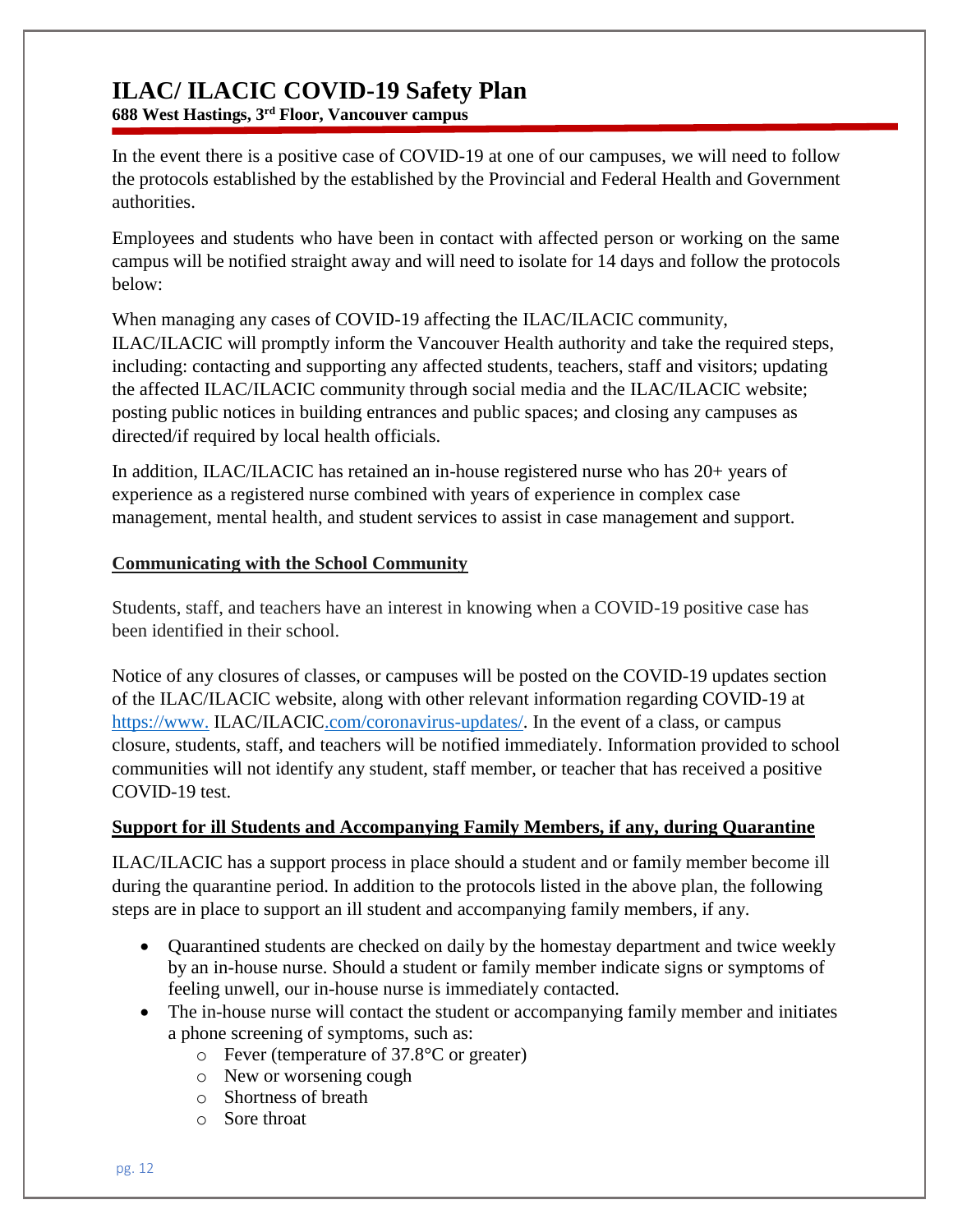**688 West Hastings, 3rd Floor, Vancouver campus**

- o Difficulty swallowing
- o Changes to sense of taste or smell
- o Nausea/vomiting, diarrhea, abdominal pain
- o Runny nose, or nasal congestion (not caused by seasonal allergies)
- If any two of the above symptoms are present the nurse will assist the student in arranging transport to the nearest testing centre.
- Once the student is tested, deemed stable (no underlying medical conditions) and assessed by a health professional as safe to resume quarantine, the student will be returned to their quarantine location.
- Quarantine guidelines are explained again (in cases of 14 days re-starting) to ensure everyone is clear on instructions. Assistance with accessing Covid-19 results will also be provided.
- Communication with other departments involved will ensure the student has additional resources available to them to ensure they are comfortable during this period.
- The nurse will maintain daily contact with the student and/or family member(s) to monitor symptoms - any worsening of condition or new symptoms that may require medical attention.
- The nurse will maintain daily contact with the student to monitor and provide mental health and wellness support until the quarantine period is fulfilled and student is able to attend campus.
- All of the above steps and information will be documented in the quarantine case log and student file

#### **Management of ill Individuals on Campus**

Students, staff, and teachers are made aware of how to identify symptoms of COVID-19 and are instructed to speak to a staff member/their manager immediately if they feel ill.

If an individual, including students, staff, teachers, contractors, and visitors, becomes ill while on campus, it is recommended that:

- the ill person be taken to an empty classroom or office ("isolation room")
- anyone supporting the ill individual should maintain as much physical distance as possible
- the staff person supporting the individual should wear a mask and eye protection (mask, gloves, and face shield at minimum)
- hand hygiene and respiratory etiquette should be practiced while the ill individual is waiting to arrange transportation
- cleaning of the isolation room area and other affected areas of the school visited by the ill person should be conducted as soon as reasonably possible after the ill individual leaves
- advise the ill individual to seek medical advice, including the recommendation of testing for COVID-19 as appropriate or as advised by their medical provider/public health authority. Ensure direction is aligned with screening and return to school instruction
- $\bullet$  initiate communication protocols and plans to update and inform necessary stakeholders within the school community while maintaining confidentiality of the ill individual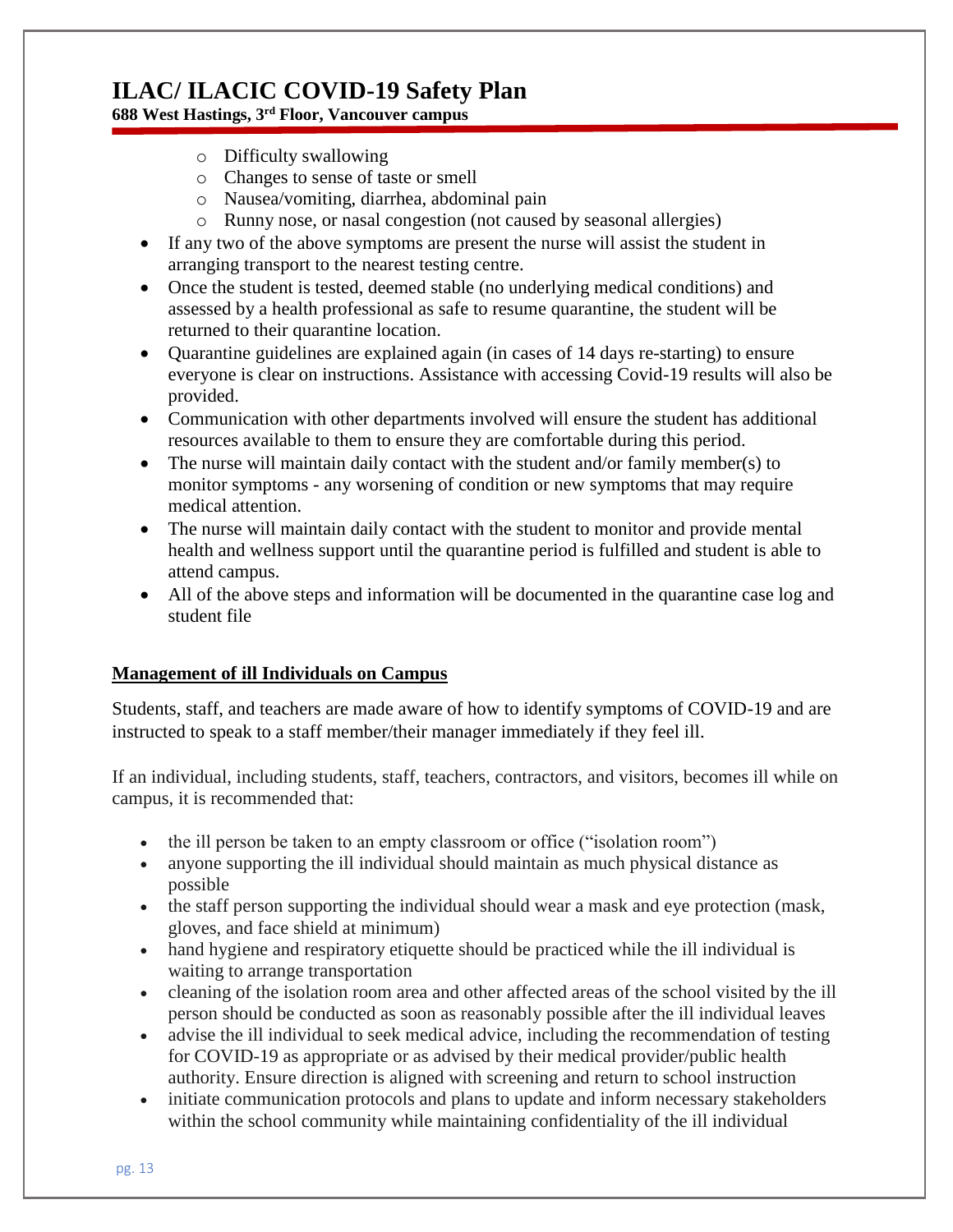**688 West Hastings, 3rd Floor, Vancouver campus**

• regular school functions can continue unless otherwise directed by the local public health authority

A list of students and staff in the school who were in contact with/in the same cohort as the ill individual should be prepared. Those who are identified as potential close contacts should remain as one cohort. The local health authority will provide any further direction on testing and isolation of these contacts, if necessary. In most instances testing and isolation would only be recommended for contacts of a confirmed COVID-19 diagnosis.

#### **If COVID-19 is Confirmed on Campus**

The following steps will be taken immediately by management upon confirmation that a student, staff member, or teacher has tested positive for COVID-19 in the school/workplace:

- School Director to be notified immediately, who will then notify the Senior Management team.
- Senior Management will contact the applicable public health authority to seek guidance on how best to proceed (call 811).
- Following the advice of the public health authority, school management will ensure that affected persons are immediately sent home to isolate and await guidance on further isolation/ testing requirements. Students, staff, and teachers who have been in contact with someone who has tested positive for COVID-19 will be instructed to self-monitor for symptoms, and to call 811 if required (with ILAC/ILACIC's assistance if needed) for further guidance.
- Senior management will initiate contact tracing within the school and arrange for temporary closure of affected classroom(s) and/or campus for deep cleaning. If necessary, this may include a temporary campus shutdown (minimum 3 days) with a shift of classes back to online delivery format for duration of shutdown.
- Senior Management will communicate any critical information to all students, staff, and teachers through email and updates on our website and social media.

#### **Management of individuals exposed to COVID-19 outside of the school**

Situations will arise where students, staff, or teachers may be exposed to COVID-19 outside of the school environment (for example, exposure to family or household members that don't attend the school, social contacts outside of school). Household members and others who live with the individual who has tested positive should isolate for 14 days and follow the guidance of the public health authority.

Students who are required to self-isolate or quarantine will have access to lessons online until it is deemed safe for them to return to school.

#### **If a Student Presents with Symptoms of COVID-19 at their Post-Quarantine Accommodation Site**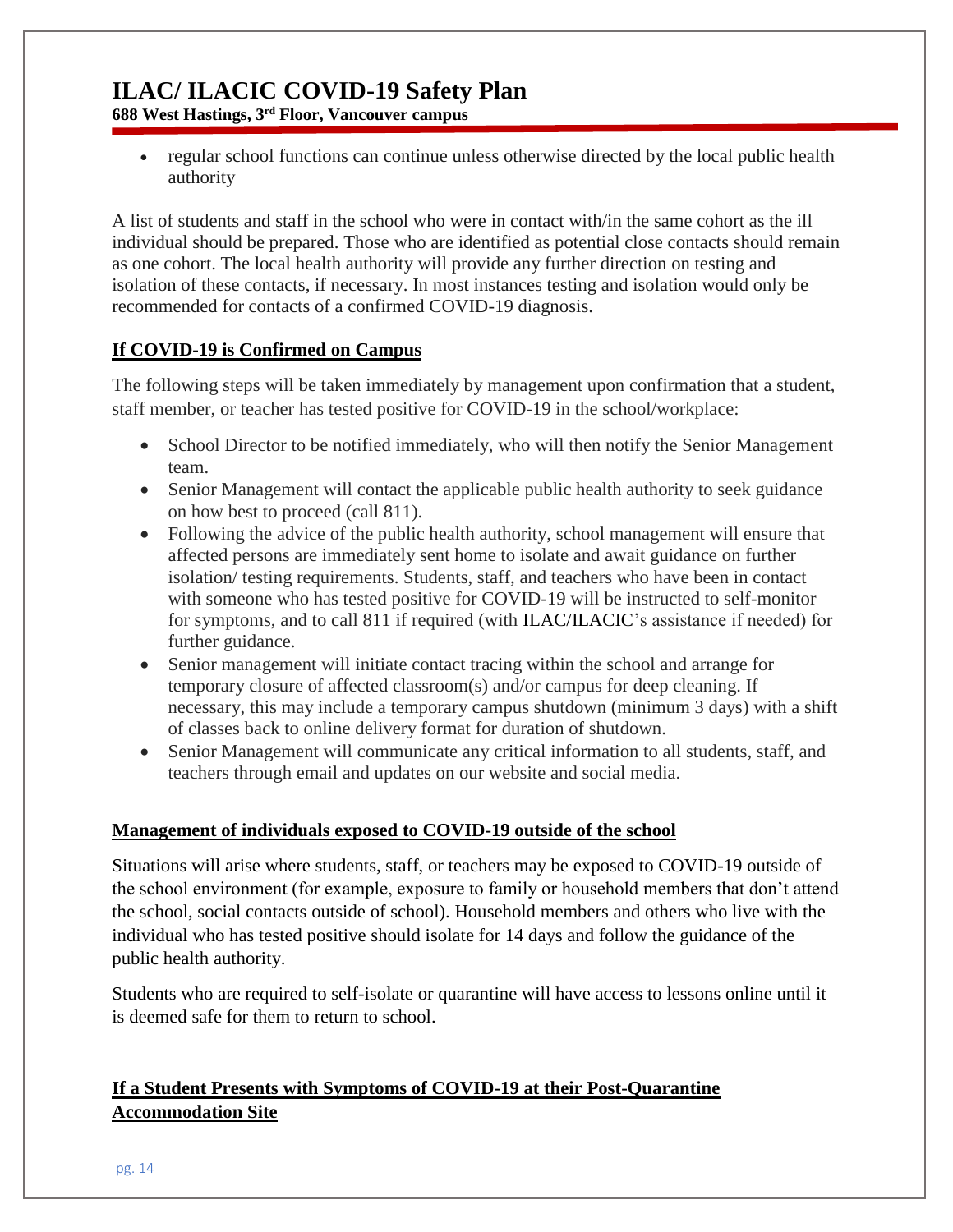**688 West Hastings, 3rd Floor, Vancouver campus**

In the event that a student demonstrates symptoms of COVID-19 in their post-quarantine accommodation site, the following steps will be followed:

- The student must isolate immediately in their bedroom, informing the school and/or homestay or residence contact immediately.
- If the student is in a residence or school contracted homestay, the school management will contact the residence/homestay contact, to ensure clear communication of the situation.
- Homestay or residence contact will separate all other members of the household (in an outdoor common space if possible), to ensure they do not come into contact with the student, or any surfaces/areas the student has touched.
- Persons that have come into close contact with the student, specifically those in the student's class or "cohort", would be advised to self-monitor for symptoms and may be required to self-isolate for 14 days if advised by the public health authority.
- Together with the assigned school management member, the student will contact the local health authority, and take the recommended steps (go to the hospital, continue selfisolation, proceed to an assessment center for testing etc.).
- A thorough, professional cleaning of all areas the student has occupied will take place, and any other rooms and areas they have frequented.
- Assigned school staff will then continue to closely monitor the student, homestay contact, and all other students, staff, and teachers considered at risk, implementing risk assessment measures, such as taking temperatures of all students daily and further ensuring they are aware of symptoms to be aware of.
- If the student tests positive for COVID-19, all homestay contacts will be tested, as well as school contacts identified as at risk by the local health authority.

#### **Return to School**

While an individual suspected to have COVID-19 is **waiting for test results they must be in isolation and cannot attend school in person**. The individual can attend school virtually if they feel well enough to participate.

Any student or staff member who has tested positive for COVID-19, or who is required to selfisolate, will not be allowed to return to school until the return date advised by the public health authority.

Individuals who have had a COVID-19 test because of symptoms, but who test negative should not return to school until at least 24 hours after their symptoms have resolved.

#### **If an ill individual does not have COVID-19**

For an ill individual who has a known alternative diagnosis provided by a health care provider, return to school can occur when symptoms are resolved for at least 24 hours.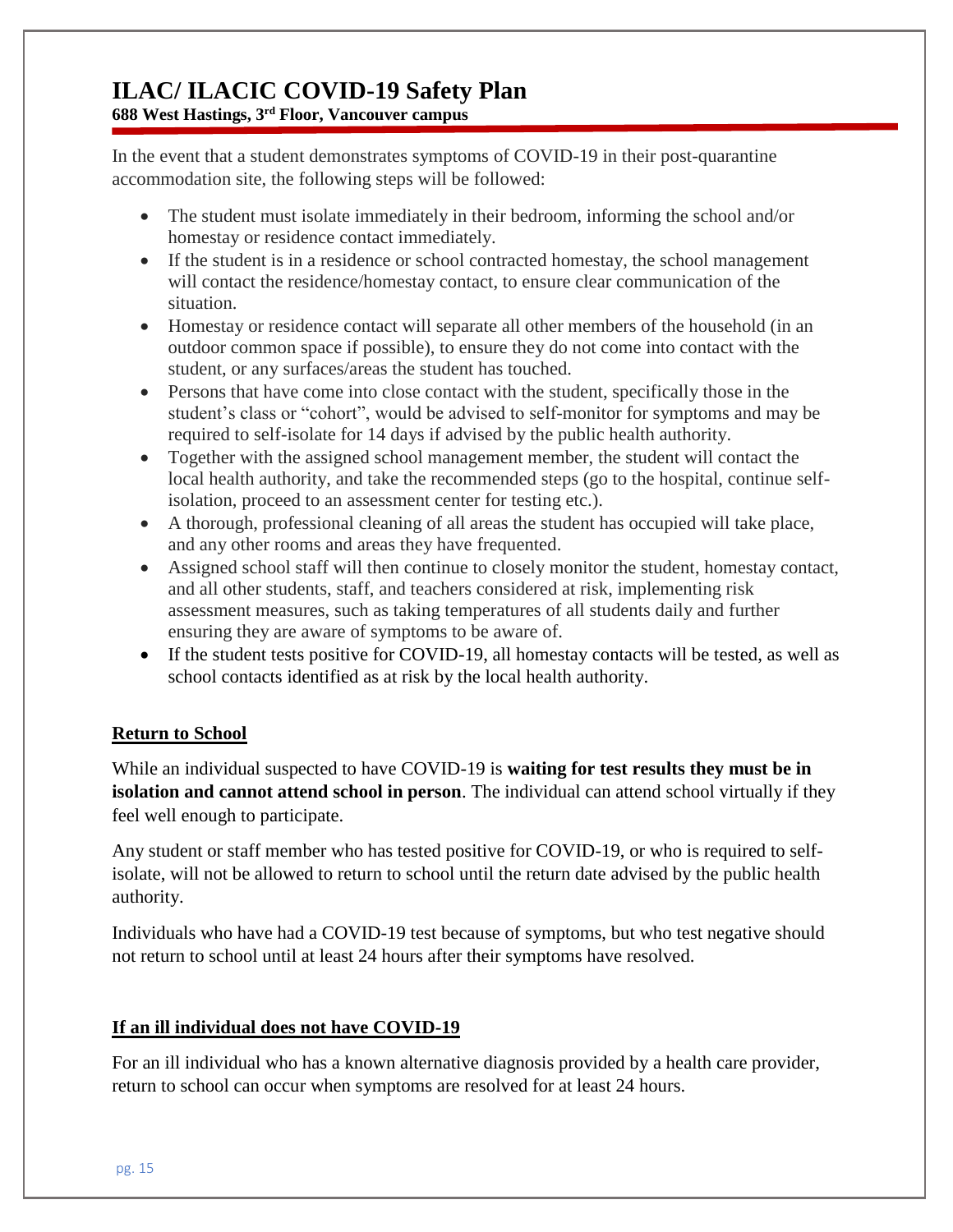**688 West Hastings, 3rd Floor, Vancouver campus**

#### **11. Training and documentation**

All ILAC/ILACIC staff is trained on:

- The risk of exposure to COVID-19 and the signs and symptoms of the disease.
- Safe work procedures or instruction to be followed, including hand washing and cough/sneeze etiquette.
- How to report an exposure to or symptoms of COVID-19.
- Changes made to work policies, practices, and procedures due to the COVID-19 pandemic and keep records of that training.

Document COVID-19 related meetings and post minutes.

Keep records of instruction and training provided to workers regarding COVID-19, as well as reports of exposure and first aid records.

#### **12. Safety Responsibilities by role**

#### **ILAC/ILACIC COVID-19 Committee**

- Select, implement, and document risk assessments and appropriate site-specific control measures.
- Ensure that all resources (information, authorization of administrative changes, technology, training, human resources) and materials (personal protective equipment, equipment, cleaning and disinfecting products and systems) required to implementation and maintenance of the COVID-19 Safety plan are made available as practical when required.
- Ensure that supervisors and workers are informed about the content of safety policies.
- Conduct a periodic review the effectiveness of the plan. This includes a review of the available control technologies to ensure that these are selected and used when practical.
- Maintain records of training and inspections.
- Re-examine all tasks in the workplace, especially those that require the direct care of students, and ensure that safe work procedures are updated with COVID-19 practices.
- Where possible, have workers perform only essential tasks to maintain the student's education and well-being. Tasks that are non-essential should be put on hold until directed otherwise by the provincial health officer.

#### **Supervisors (managers and campus managers)**

- Ensure that workers are knowledgeable regarding the controls required to minimize their risk of exposure to COVID-19.
- Direct work in a manner that eliminates or minimizes the risk to workers.
- Post or relay educational and informational material in an accessible area for workers to review.